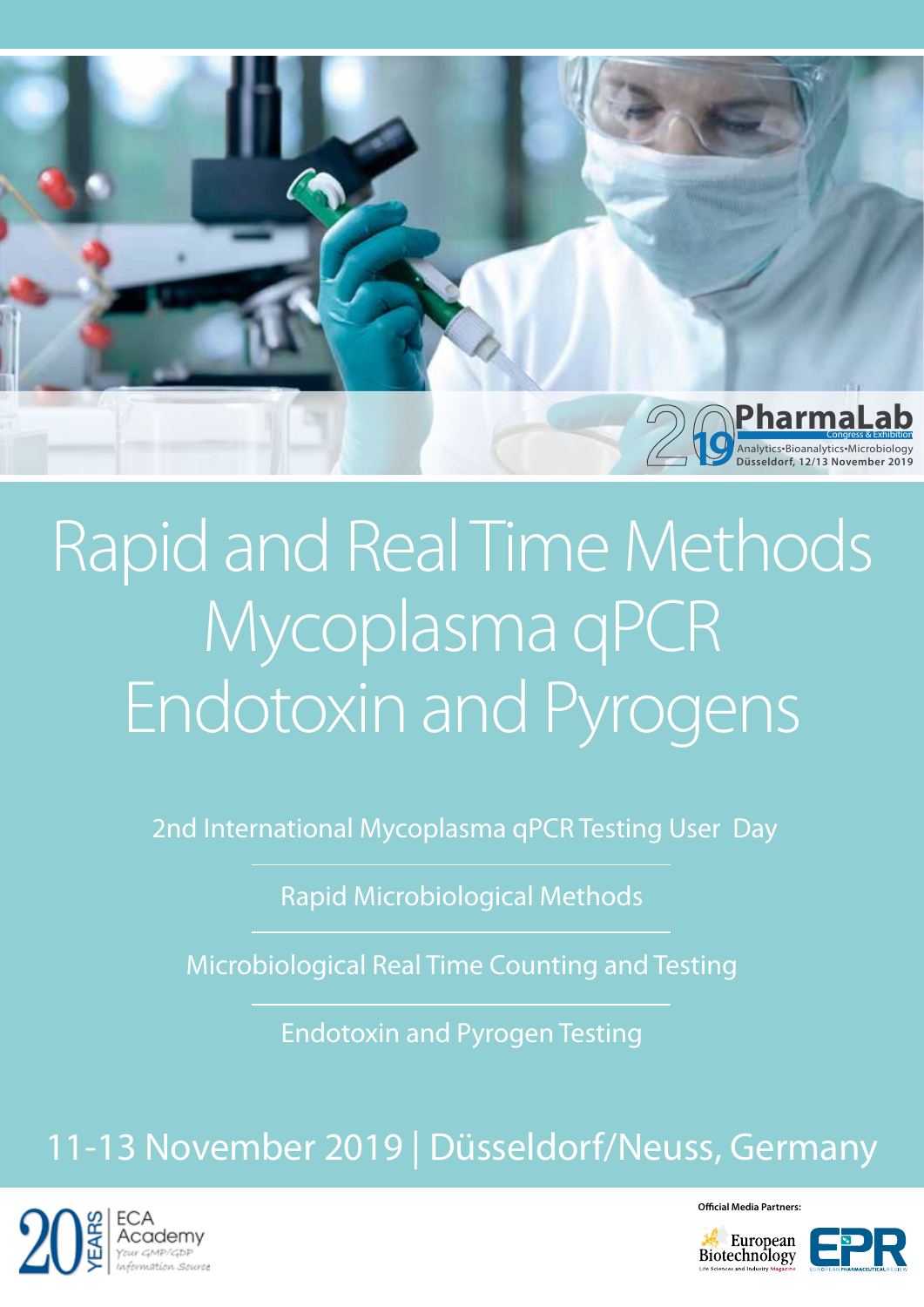### **2nd International Mycoplasma qPCR Testing User Day**

11 November 2019, Düsseldorf/Neuss, Germany

| <b>Objectives</b>      | Mycoplasma contamination of biopharmaceutical products (also known as biologics or large molecules) result-<br>ing from cell culture contamination in the manufacturing process poses a potential health risk to patients. My-<br>coplasmas can affect virtually every cell culture parameter with often only minor visible effects, creating an un-<br>controllable environment that is undesirable in the pharmaceutical industry. Therefore, regulatory agencies<br>require manufacturers to test their biopharmaceutical products and to ensure the absence of mycoplasmas in<br>released products. Most regulatory agencies have issued guidelines that provide protocols for mycoplasma<br>testing, and some give recommendations for the validation of rapid NAT (nucleic acid amplification techniques)<br>testing methods. This satellite symposium will give you a scientifically sound introduction into the field of Rapid<br>Mycoplasma testing with a specific focus on NAT and more specifically on qPCR methods. It includes talks, case<br>studies as well as interactive round table discussions from users to users. |
|------------------------|-----------------------------------------------------------------------------------------------------------------------------------------------------------------------------------------------------------------------------------------------------------------------------------------------------------------------------------------------------------------------------------------------------------------------------------------------------------------------------------------------------------------------------------------------------------------------------------------------------------------------------------------------------------------------------------------------------------------------------------------------------------------------------------------------------------------------------------------------------------------------------------------------------------------------------------------------------------------------------------------------------------------------------------------------------------------------------------------------------------------------------------------|
| <b>Target Audience</b> | The satellite symposium is directed to responsible personnel involved in Quality Control testing of biopharma-<br>ceuticals and biologics, e.g.:                                                                                                                                                                                                                                                                                                                                                                                                                                                                                                                                                                                                                                                                                                                                                                                                                                                                                                                                                                                        |
|                        | " QC Director, Manager, Scientists, Microbiologists, and Process Microbiologists<br>Analytical Experts                                                                                                                                                                                                                                                                                                                                                                                                                                                                                                                                                                                                                                                                                                                                                                                                                                                                                                                                                                                                                                  |
|                        | <b>Biosafety and Pathogen Safety departments</b><br><b>Bioassay Developer</b><br>• Regulatory departments                                                                                                                                                                                                                                                                                                                                                                                                                                                                                                                                                                                                                                                                                                                                                                                                                                                                                                                                                                                                                               |
|                        | It is also useful for service providers, such as contract research organisations and contract manufacturers.                                                                                                                                                                                                                                                                                                                                                                                                                                                                                                                                                                                                                                                                                                                                                                                                                                                                                                                                                                                                                            |
| <b>Moderation</b>      | <b>DR PETER STEINHARDT, Roche Diagnostics</b>                                                                                                                                                                                                                                                                                                                                                                                                                                                                                                                                                                                                                                                                                                                                                                                                                                                                                                                                                                                                                                                                                           |
| <b>Speakers</b>        | <b>DR CHRISTIE ENGLISH, Mycoplasma Experience.</b> Scientist - Molecular Biology.                                                                                                                                                                                                                                                                                                                                                                                                                                                                                                                                                                                                                                                                                                                                                                                                                                                                                                                                                                                                                                                       |
|                        | JAN-OLIVER KARO, Paul-Ehrlich Institut (PEI), German Federal Agency for Vaccines and Biomedicines<br>Division Microbial Safety. Quality assessor and national expert advisor for the microbial safety of ATMPs.<br>Member of the "Cell Therapy Products" Working Party of the German Pharmacopoeia Commission.                                                                                                                                                                                                                                                                                                                                                                                                                                                                                                                                                                                                                                                                                                                                                                                                                          |
|                        | DR FÉLIX A. MONTERO JULIAN, bioMerieux, France. Scientific Director.                                                                                                                                                                                                                                                                                                                                                                                                                                                                                                                                                                                                                                                                                                                                                                                                                                                                                                                                                                                                                                                                    |
|                        | DR ALEXANDRA MÜLLER-SCHOLZ, Sartorius Stedim Biotech, Germany.<br>Scientist - Applications for Molecular Biology.                                                                                                                                                                                                                                                                                                                                                                                                                                                                                                                                                                                                                                                                                                                                                                                                                                                                                                                                                                                                                       |
|                        | CHRISTIANA SCHNITZLER, Boehringer Ingelheim, Germany. Head Mycoplasma Laboratory.                                                                                                                                                                                                                                                                                                                                                                                                                                                                                                                                                                                                                                                                                                                                                                                                                                                                                                                                                                                                                                                       |
|                        | DR PETER STEINHARDT, Roche Diagnostics, Germany. International Alliance Manager, Business Development<br>Pharma & Biotech, EMEA LATAM.                                                                                                                                                                                                                                                                                                                                                                                                                                                                                                                                                                                                                                                                                                                                                                                                                                                                                                                                                                                                  |
|                        | ANDREJ STEYER, University of Ljubljana, Slovenia. Institute of Microbiology and Immunology Faculty of<br>Medicine                                                                                                                                                                                                                                                                                                                                                                                                                                                                                                                                                                                                                                                                                                                                                                                                                                                                                                                                                                                                                       |
| <b>Programme</b>       | Pitfalls and Issues on Mycoplasma Testing according to Pharmacopoeial Requirements -<br><b>A Regulator's View on ATMPs</b><br>• Challenges and Current Regulatory Basis<br>• Mycoplasma Safety Concepts for ATMPs - Requirements and Expectations<br>Considerations on Ph. Eur. 2.6.7 Revision<br>Case Studies from Microbiological Assessment<br>Jan-Oliver Karo, Paul-Ehrlich Institut (PEI)                                                                                                                                                                                                                                                                                                                                                                                                                                                                                                                                                                                                                                                                                                                                          |
|                        | MycoTOOL - Method Development and Generic Validation Strategy<br>" Scope of Method (cell bank release testing, raw materials release testing, unprocessed bulk release testing,<br>and facility protection)'<br>Strategy and results of method development<br>• Generic validation strategy and results<br>Christiana Schnitzler, Boehringer Ingelheim                                                                                                                                                                                                                                                                                                                                                                                                                                                                                                                                                                                                                                                                                                                                                                                  |
|                        | <b>Comparative Evaluation of 2 real-time PCR-based Mycoplasma Kits</b><br>" Evaluation of the Minerva Biolabs 'VenorGem gEP Mycoplasma Detection Kit for gPCR'<br>" Evaluation of the Roche 'Myco Tool Mycoplasma Real-Time PCR Kit'<br>• Applications of the Kits in our mycoplasma laboratory<br>Dr Christie English, Mycoplasma Experience                                                                                                                                                                                                                                                                                                                                                                                                                                                                                                                                                                                                                                                                                                                                                                                           |
|                        | Automatization of Mycoplasma detection using a new fast and easy to use molecular method<br>Architecture of the system with broad detection of Mollicutes with less than five minutes of hands-on time<br>• Sensitivity<br>Application - screening at various stages of the manufacturing process for low level mycoplasma contamina-<br>tion in a wide range of possible sample types                                                                                                                                                                                                                                                                                                                                                                                                                                                                                                                                                                                                                                                                                                                                                  |
|                        | Dr Félix A. Montero Julian, bioMerieux                                                                                                                                                                                                                                                                                                                                                                                                                                                                                                                                                                                                                                                                                                                                                                                                                                                                                                                                                                                                                                                                                                  |
|                        | Detection of Mycoplasma contaminations in High Cell Density Cell Cultures<br>" During this presentation Real-time PCR data will be shown for different Mycoplasma species.<br>A Challenging experimental setup has been selected: Mycoplasma spike levels of 10 CFU/ml have been<br>detected in the presence of different cell types with a concentration of up to 20 million cells per ml.<br>Dr Alexandra Müller-Scholz, Sartorius Stedim Biotech                                                                                                                                                                                                                                                                                                                                                                                                                                                                                                                                                                                                                                                                                     |
|                        | Mycoplasma detection system and its verification<br>" Two commercial mycoplasma detection systems were compared, testing cell culture media with myco-<br>plasma strains spiked at different concentrations<br>• The preferred system showed high reproducibility and sensitivity, with potential to reach the acceptability<br>criteria to replace the culture method                                                                                                                                                                                                                                                                                                                                                                                                                                                                                                                                                                                                                                                                                                                                                                  |

Andrej Steyer, University of Ljubljana (co-author: Dr. Marjanca Blas, Sandoz, Slovenia)

**Summary**

Dr Peter Steinhardt, Roche Diagnostics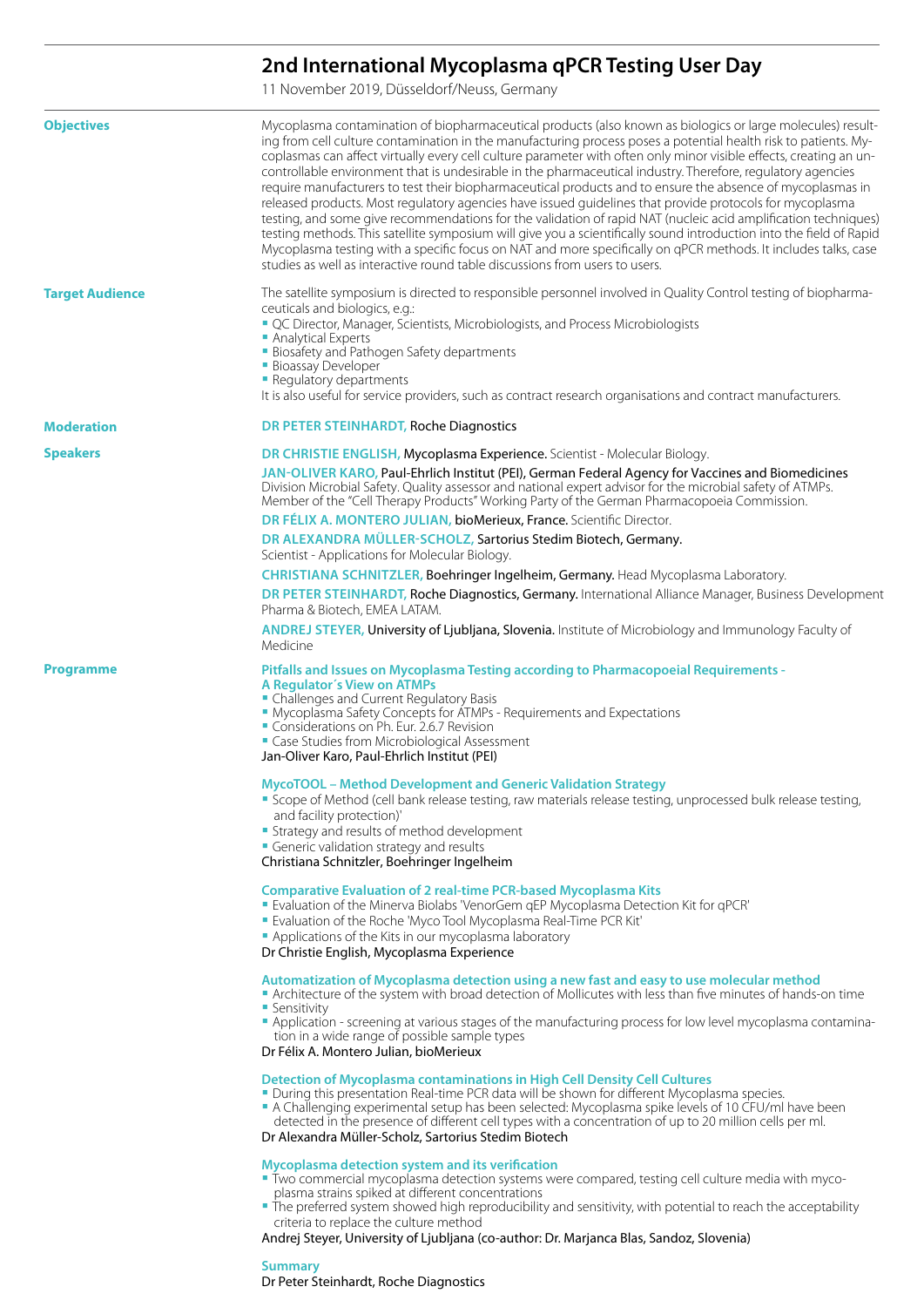### This conference will review the current knowledge about developments in modern microbiological methods and mycoplasma detection strategies for quality control in biopharmaceutical manufacturing. This one-day meeting provides the opportunity to discuss the recent advances in the area of the newest technological developments as well as practical aspects and concerns of meeting the regulatory requirements. State-of-the-art presentations from authority speakers, as well as industrial and academic experts in the field of microbiological detection and identification and mycoplasmology with particular focus on the current methodologies their implementation and validation will provide an in-depth overview. The scientific progress in the field of cellular and molecular biotechnology led to a fast development of biopharmaceuticals, tissue engineered applications and advanced therapy medicinal products (ATMPs). Against this background, the safety of such new technologies, products and applications becomes more important. One important topic in the focus of risk assessment and safety is the contamination with microorganisms and mycoplasmas and their detection, prevention and control. This conference is of interest to professionals from Biotechnological & Biopharmaceutical Companies **Contract Service Laboratories**  Academic Research Institutions and Organizations **Government Agencies Cell Culture Collections**  Supplier Detection Systems with responsibilities in Manufacturing, Quality Assurance, Quality Control, Regulatory Affairs, Research & Development, Process Development, Validation On the evening of the first congress day, on 12 November 2019, all congress delegates and speakers are invited to a "Get together" in the Congress Center. Take advantage of this opportunity for an information exchange and enjoy the laid-back atmosphere and the entertainment programme. **DR MICHAEL J. MILLER,** Microbiology Consultants **DR ALEXANDER BARTES,** Roche Diagnostics, Germany Senior Quality Control Manager. **DR SVEN M. DEUTSCHMANN,** Roche Diagnostics, Germany Head of Global ASAT "Adventitious Agents Testing and Alternative Microbiologica. Chairman of the Advisory Board of the ECA "Pharmaceutical Microbiology Interest Group", Member of PDA Task Forces. **STEFAN GÄRTNER,** Labor LS, Germany Head of Department Sterility Testing, Member ECA Mat Task Force. **BARBARA GERTEN,** Merck, Germany Chairwoman DIN Working Group Microbiological Food Testing incl. Rapid Methods. **DR PRASANNA KHOT,** Charles River Laboratories, USA Senior Research Scientist Microbial Solutions. **DR MICHAEL J. MILLER,** Microbiology Consultants, USA Global expert in rapid methods, validation and pharmaceutical microbiology. **KAI NESEMANN,** Sartorius Lab Instruments Germany Global Product Manager DNA-based rapid QC-testing. **DR GEROLD SCHWARZ,** Bruker Daltronics, Germany Manager Application Support. **JONAS VAN DEN BERG,** Roche Diagnostics, Germany Validation of the Celsis-based Alternative Sterility Test. **Objectives Background Target Audience Social Event Moderation Speakers Rapid Microbiological Methods** 12 November 2019, Düsseldorf/Neuss, Germany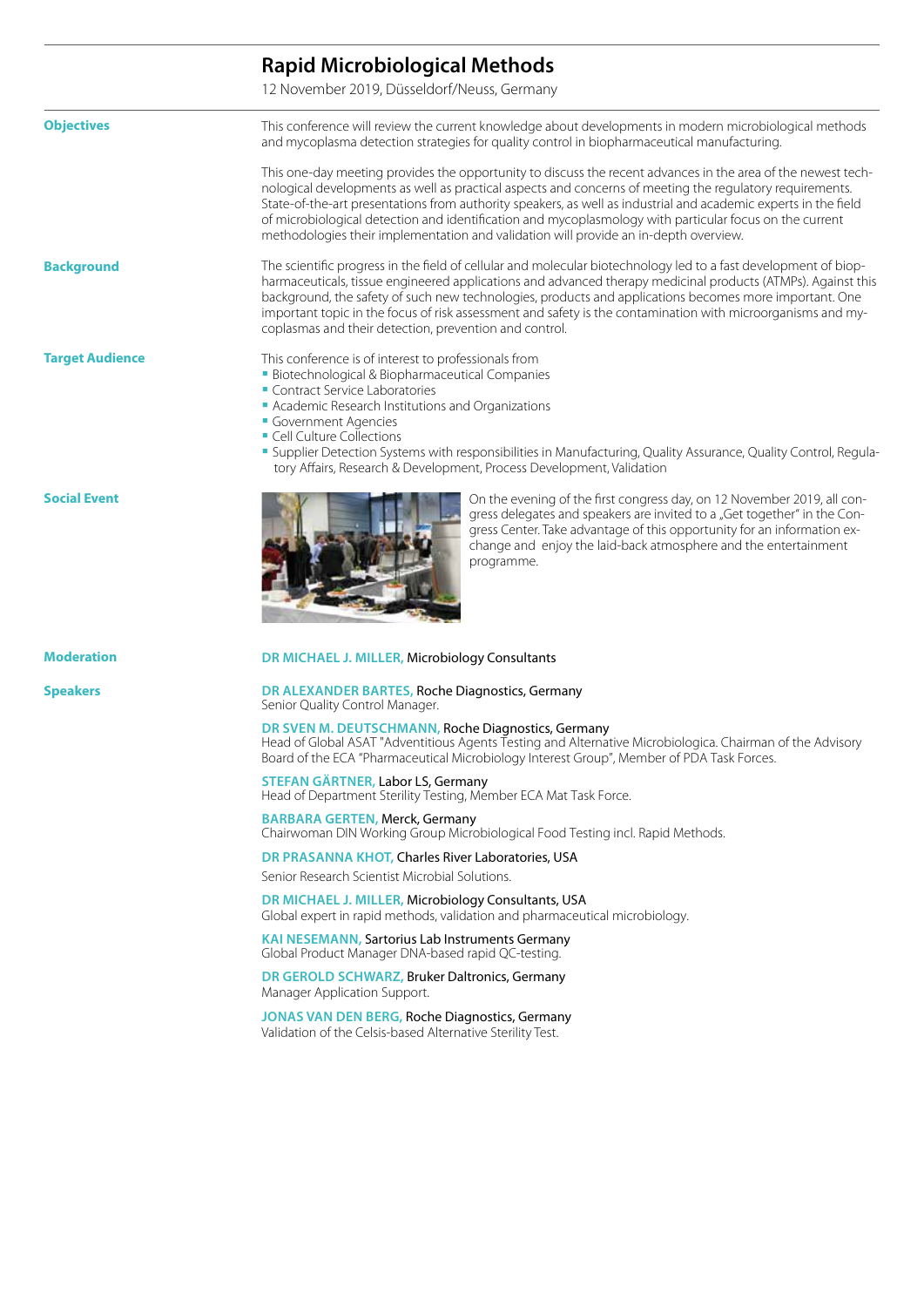12 November 2019

| New ICH Q14 and ICH Q2<br><b>Revision - an industry view</b>                                                         | DR JOACHIM ERMER, Sanofi-Aventis Deutschland<br>Head of QC Lifecycle Management Frankfurt Chemistry                                                                                                                                                                                                                                                                      |
|----------------------------------------------------------------------------------------------------------------------|--------------------------------------------------------------------------------------------------------------------------------------------------------------------------------------------------------------------------------------------------------------------------------------------------------------------------------------------------------------------------|
| <b>RMM Validation - ECA PMWG /</b><br><b>PEI Activities</b>                                                          | DR SVEN M. DEUTSCHMANN, ECA Pharmaceutical Microbiology Interest Group                                                                                                                                                                                                                                                                                                   |
| <b>RMM Validation Guide Food</b><br>- A Look to the Neighbour-<br>hood                                               | • The Validation Guidance in Food Microbiology<br>• Validation of a standardized reference method<br>• Validation and certification of alternative methods<br>• Verification of validated methods in the user's lab<br><b>BARBARA GERTEN, Merck</b>                                                                                                                      |
| <b>Evaluation and Optimization</b><br>of MALDI-TOF for Identifica-<br>tion of Filamentous Fungi                      | • Background of identifying filamentous fungi by MALDI-TOF<br>• Cultivation and sample processing methods<br>Adopting MALDI-TOF for identifying filamentous fungi found during Environmental Monitoring<br>• Workflow optimization, ID rate and accuracy, Impact of targeted library development<br>DR GEROLD SCHWARZ, Bruker Daltronics<br><b>DR PRASANNA KHOT, CRL</b> |
| <b>Validation of the Celsis-based</b><br><b>Alternative Sterility Test</b>                                           | • Method validation approach<br>• Celsis validation results<br>" Lessons learned during implementation of the alternative sterility test<br><b>JONAS VAN DEN BERG, Roche Diagnostics</b>                                                                                                                                                                                 |
| <b>Different Products require</b><br>different Methods - Overview<br>of three rapid Sterility Test<br><b>Methods</b> | Compendial vs. Alternative Methods<br>• GMP aspects<br>• EP 5.1.6, USP <1223>, USP <1071>, PDA TR 33<br>Overview - 3 Alternative Methods for Rapid Sterility Testing<br>Conclusion / Summary                                                                                                                                                                             |

**STEFAN GÄRTNER,** Labor LS



- Understand the need for performing a financial assessment
- Learn about relevant economic models such as return-on-investment (ROI) and net present value
- **Compare operating costs, capital expenses and cost savings for a rapid and conventional method**
- Conduct an actual ROI calculation and discuss the results

**DR MICHAEL MILLER,** Microbiology Consultants

### **DR ALEXANDER BARTES,** Roche Diagnostics

- Validation data according to international guidelines for the implementation of alternative methods
- Results about sensitivity, specificity, robustness and equivalency of a qPCR detection kit for total bacteria and fungi

**KAI NESEMANN,** Sartorius Labs Instruments

**A Practical Guide on how to demonstrate a significant return of investement when implementing Real-Time RMMs**

**PCR - Rodent Parvo Virus Testing**

**Rapid detection of bacteria and fungi in ATMP prior treatment - Validation of a Real-time PCR-based test**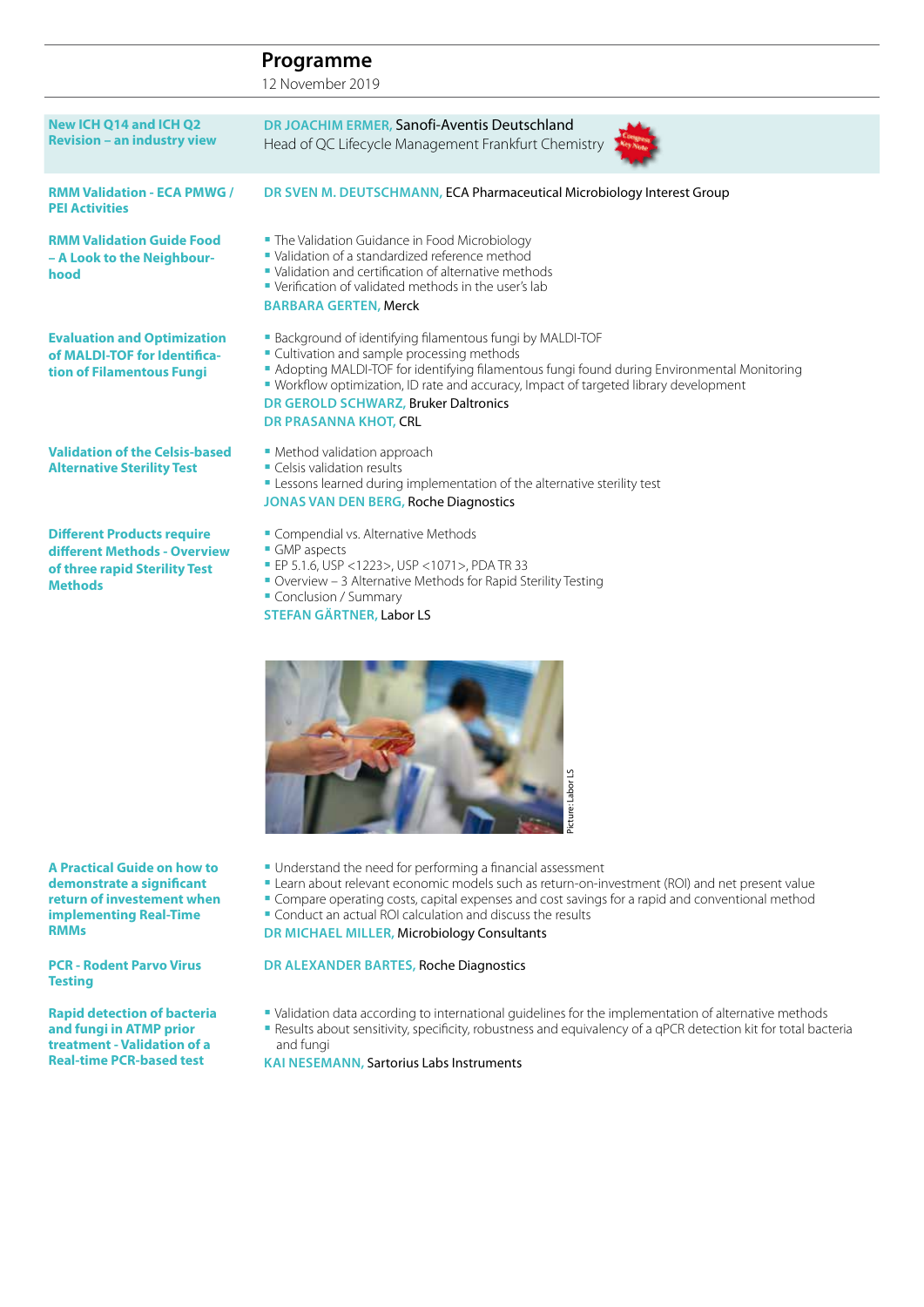### **Microbiological Real Time Counting and Testing**

13 November 2019, Düsseldorf/Neuss, Germany

| <b>Objectives</b>   | In this course we give an overview of the current requirements, available systems and methods and their areas<br>of application. Speakers from industry, laboratories and manufacturers will report on their experiences and the<br>challenges involved in introducing, establishing and validating real-time test systems.                                                                                                                                                                                         |
|---------------------|---------------------------------------------------------------------------------------------------------------------------------------------------------------------------------------------------------------------------------------------------------------------------------------------------------------------------------------------------------------------------------------------------------------------------------------------------------------------------------------------------------------------|
| <b>Background</b>   | Microbiological control, whether for environmental monitoring, in-process control or release testing, is manda-<br>tory in many cases. In order to be able to react quickly to deviations or to achieve the greatest possible safety<br>for products with a short shelf life, be it ATMP or radiopharmaceuticals, methods for real-time measurement<br>would be desirable. Some of these methods are already available on the market, but they present us with a<br>number of challenges during implementation, e.g |
|                     | " Comparability with Compendial Methods<br>Greater sensitivity than previous methods (limit conflict with current requirements)<br>• Possibility of further cultivation<br>• Differentiation live/dead                                                                                                                                                                                                                                                                                                              |
| <b>Moderator</b>    | DR SVEN M. DEUTSCHMANN, Roche Diagnostics                                                                                                                                                                                                                                                                                                                                                                                                                                                                           |
| <b>Target Group</b> | All employees who have to deal with real-time systems, i.e.                                                                                                                                                                                                                                                                                                                                                                                                                                                         |
|                     | ■ in the laboratory<br>· in quality control<br>during validation<br>In the context of inspections or audits<br>at a regulatory level                                                                                                                                                                                                                                                                                                                                                                                |
| <b>Social Event</b> | On the evening of the first congress day, on 12 November 2019, all congress delegates and speakers are invited<br>to a "Get together" in the Congress Center. Take advantage of this opportunity for an information exchange<br>and enjoy the laid-back atmosphere and the entertainment programme.                                                                                                                                                                                                                 |
| <b>Speakers</b>     | DR MARJA CLAASSEN-WILLEMSE, MSD, The Netherlands<br>Senior microbiological specialist, Microbiology Center of Excellence.                                                                                                                                                                                                                                                                                                                                                                                           |
|                     | DR SVEN DEUTSCHMANN, Roche Diagnostics, Germany. Head of Global ASAT "Adventitious Agents Testing<br>and Alternative Microbiologica. Chairman of the Advisory Board of the ECA "Pharmaceutical Microbiology Interest<br>Group", Member of PDA Task Forces.                                                                                                                                                                                                                                                          |
|                     | ANNETTE KUNZ, CSL Behring, Switzerland.<br>Manager Monitoring.                                                                                                                                                                                                                                                                                                                                                                                                                                                      |
|                     | DR MICHAEL J. MILLER, Microbiology Consultants, USA<br>Global expert in rapid methods, validation and pharmaceutical microbiology.                                                                                                                                                                                                                                                                                                                                                                                  |
|                     | DIARMAID O'RIORDAN, Pfizer, Ireland.<br>QC Microbiologist.                                                                                                                                                                                                                                                                                                                                                                                                                                                          |
|                     | JOSEPH PIERQUIN, Redberry, France<br>Chief Technical Officer.                                                                                                                                                                                                                                                                                                                                                                                                                                                       |
|                     | DR DAVID ROESTI, Novartis Pharma Stein, Switzerland<br>Technical Steward Microbiology, Manufacturing Science & Technology.                                                                                                                                                                                                                                                                                                                                                                                          |
|                     | NATASCHA STAUB, Mibelle, Switzerland<br>Microbiological QC.                                                                                                                                                                                                                                                                                                                                                                                                                                                         |
|                     |                                                                                                                                                                                                                                                                                                                                                                                                                                                                                                                     |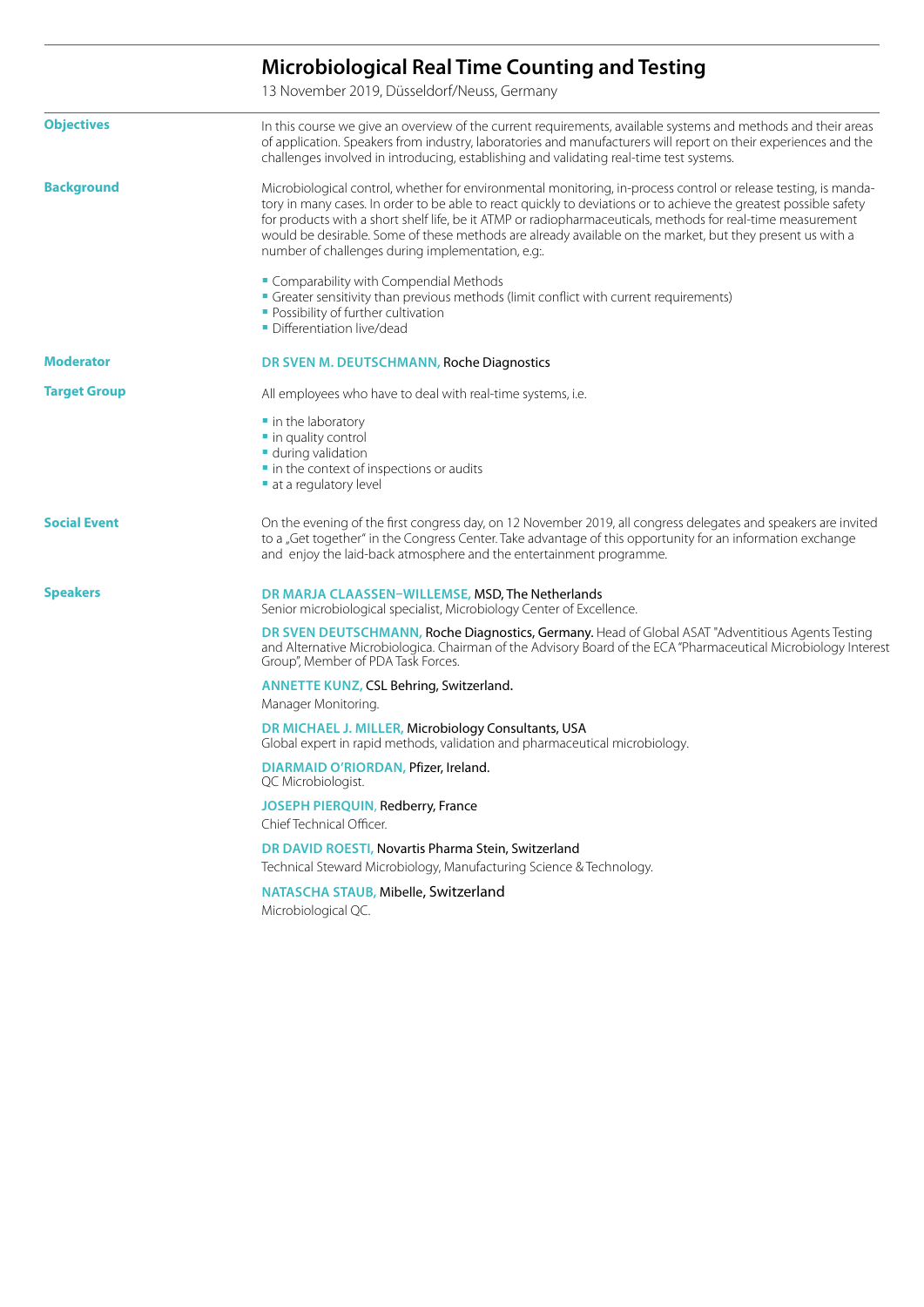13 November 2019, Düsseldorf/Neuss, Germany

**Laboratory Services - from Outsourcing to a strategic partnership DR JÜRGEN BALLES, DR THOMAS MEINDL AND INGO GRIMM,** Labor LS **Different Measurement Methods/Systems - Pros and Cons** Different online measurement systems available Why measuring bioburden online **Where to place in the system** • Not only costs but savings **ANNETTE KUNZ,** CSL **Implementation of a Microbial Detection Analyzer For Real-Time Monitoring of Microbial Contamination for Purified Water** Implementation of the Mettler 7000RMS Bioburden Analyzer for Purified Water How do you implement a new technology and set limits for which there are no official regulations? Find out how Mibelle Group Buchs faced this challenge **NATASCHA STAUB,** Mibelle **Biofluorescent Particle Counting (BFPC) for continuous monitoring in aseptic manufacturing** Auto Fluorescent Units and traditional CFU's are difficult to correlate **For setting environmental monitoring limits a correlation is not relevant BFPC has great value for process understanding and investigations Data shows a clear correlation with cleanliness of rooms and activities DR MARJA CLAASSEN–WILLEMSE,** MSD **Evaluation of the Scanstation 100 system for the automated incubation and analysis of DIARMAID O'RIORDAN,** Pfizer



**Case Study: Using continuous Real-Time intrinsic Fluorescence Techniques for EM in Isolators**

**pharmaceutical environmental monitoring samples using standard Petri plates**

**IMD-W "In-line system for purified water systems" and other devices for rapid water bioburden analyses**

**Calculating alert levels and trending of microbiological data**

**New Generation of Solid Phase Cytometry for Rapid Detection of Microbiological Contaminants in Water Samples**

- **Discuss the need for real-time environmental monitoring**
- **Introduce relevant technologies**
- Review a case study on using a real-time method in a manufacturing isolator
- Share real-time EM data during a sterile fill, transfer of components and interventions
- Determine how real-time monitoring can detect the presence of pinholes in isolator gloves
- **-** Learn how to address potential EM hits in ISO 5 environments

### **DR MICHAEL MILLER,** Microbiology Consultants

- **Feasibility studies as offline device in the lab**
- **Feasibility study as online device at a purified water loop**
- Challenges and possible solutions for online WFI bioburden analysis

#### **DR SVEN DEUTSCHMANN,** Roche Diagnostics

- **Challenges with microbiological data**
- **Parametric percentile ranking method**
- **Defining and investigating adverse trends**

### **DR DAVID ROESTI,** Novartis Stein Pharma

- **Principle of staining kinetics in solid-phase cytometry**
- Application to water samples testing: real-time and post-enrichment detection
- **Discussion on limits of detection, recovery rate and linearity of the method**

**JOSEPH PIERQUIN,** Redberry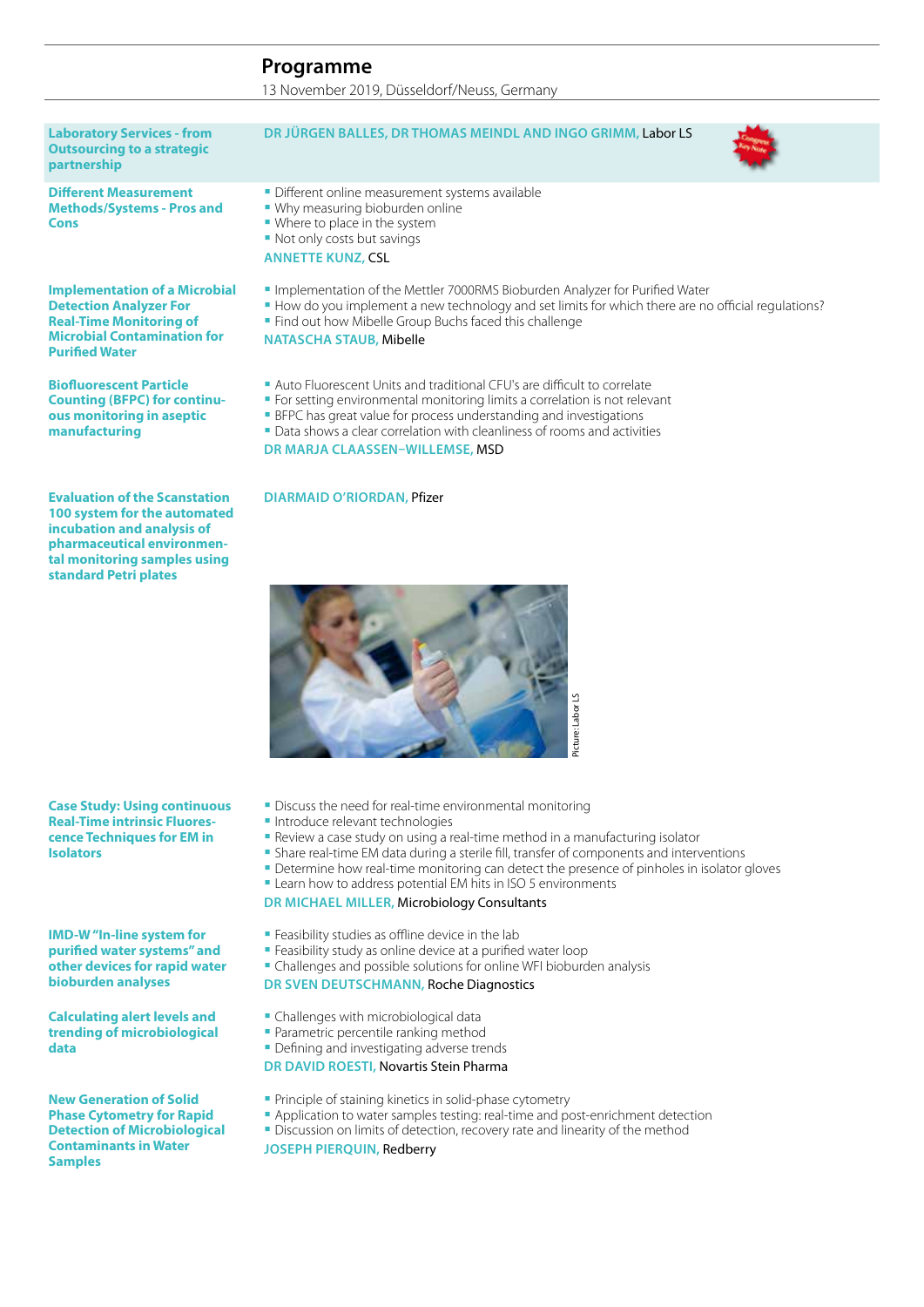### **Endotoxin and Pyrogen Testing**

12/13 November 2019, Düsseldorf/Neuss, Germany

| <b>Objectives</b>      | This Conference will inform you about current developments in Endotoxin and Pyrogen testing as well as the<br>practical use of established test methods like LAL for Endotoxin testing.                                                                                                                                                                                                                                                                                                                                                                                                                                                                                                                                                                                                                                                                                                                                                                                                                                                                                                                                                                                                                                                                                                                                                                                                                                                                                                                                                                                                                                                                                                                                                                                                                                                                                                                                             |
|------------------------|-------------------------------------------------------------------------------------------------------------------------------------------------------------------------------------------------------------------------------------------------------------------------------------------------------------------------------------------------------------------------------------------------------------------------------------------------------------------------------------------------------------------------------------------------------------------------------------------------------------------------------------------------------------------------------------------------------------------------------------------------------------------------------------------------------------------------------------------------------------------------------------------------------------------------------------------------------------------------------------------------------------------------------------------------------------------------------------------------------------------------------------------------------------------------------------------------------------------------------------------------------------------------------------------------------------------------------------------------------------------------------------------------------------------------------------------------------------------------------------------------------------------------------------------------------------------------------------------------------------------------------------------------------------------------------------------------------------------------------------------------------------------------------------------------------------------------------------------------------------------------------------------------------------------------------------|
|                        | You become informed about<br>International regulatory developments<br>" Feasibility of new and innovative products and methods.<br>• Special issues like Masking/LER<br>" Testing of critical substances<br>Application of alternative testing methods - MAT or RFC                                                                                                                                                                                                                                                                                                                                                                                                                                                                                                                                                                                                                                                                                                                                                                                                                                                                                                                                                                                                                                                                                                                                                                                                                                                                                                                                                                                                                                                                                                                                                                                                                                                                 |
| <b>Background</b>      | Testing for Endotoxins and Pyrogens is a critical in-process and final release test for parenteral products. Differ-<br>ent approaches have been developed over the last few decades to provide solutions for the breadth of product<br>range that is tested for endotoxins and pyrogens: RPT, LAL, MAT. With the LAL test method as the established,<br>compendial methodology for bacterial endotoxins with harmonization of the EP, USP and JP. Due to the impor-<br>tance of these tests, they are under ongoing scrutiny by industry and regulators to ensure testing efficacy and<br>safe manufacturing and release of products into the market.                                                                                                                                                                                                                                                                                                                                                                                                                                                                                                                                                                                                                                                                                                                                                                                                                                                                                                                                                                                                                                                                                                                                                                                                                                                                              |
|                        | Novel medicinal products such as cellular and gene therapies and combinations with medical devices as well<br>as complex biopharma formulations pose testing challenges and require in-depth knowledge and expertise in<br>the field of Endotoxins and Pyrogens. In addition, as the choice of solutions offered by suppliers for endotoxin<br>testing becomes wider (e.g. recombinant factor C, ELISA-based test kits, automated LAL cartridge technology)<br>it is important to get a data driven understanding of the advantages and limitations of each approach.                                                                                                                                                                                                                                                                                                                                                                                                                                                                                                                                                                                                                                                                                                                                                                                                                                                                                                                                                                                                                                                                                                                                                                                                                                                                                                                                                               |
|                        | So not only the discussions on low endotoxin recovery and endotoxin masking are important. Additionally the<br>need for future innovations within BET that provide solutions to current challenges with modern pharmaceuti-<br>cal and biopharmaceutical products for the day-to-day testing should be in our focus.                                                                                                                                                                                                                                                                                                                                                                                                                                                                                                                                                                                                                                                                                                                                                                                                                                                                                                                                                                                                                                                                                                                                                                                                                                                                                                                                                                                                                                                                                                                                                                                                                |
|                        | Enough reasons to attend this Endotoxin and Pyrogen Session at PharmaLab 2019.                                                                                                                                                                                                                                                                                                                                                                                                                                                                                                                                                                                                                                                                                                                                                                                                                                                                                                                                                                                                                                                                                                                                                                                                                                                                                                                                                                                                                                                                                                                                                                                                                                                                                                                                                                                                                                                      |
| <b>Moderator</b>       | DR JOHANNES REICH, Microcoat Biotechnologie                                                                                                                                                                                                                                                                                                                                                                                                                                                                                                                                                                                                                                                                                                                                                                                                                                                                                                                                                                                                                                                                                                                                                                                                                                                                                                                                                                                                                                                                                                                                                                                                                                                                                                                                                                                                                                                                                         |
| <b>Target Audience</b> | This Conference is addressed to all persons of<br>· pharmaceutical manufacturers<br>· biopharmaceutical companies<br>Contract laboratories<br>• tissue establishments<br>• authorities                                                                                                                                                                                                                                                                                                                                                                                                                                                                                                                                                                                                                                                                                                                                                                                                                                                                                                                                                                                                                                                                                                                                                                                                                                                                                                                                                                                                                                                                                                                                                                                                                                                                                                                                              |
|                        | who are involved in Endotoxin and Pyrogen Testing.                                                                                                                                                                                                                                                                                                                                                                                                                                                                                                                                                                                                                                                                                                                                                                                                                                                                                                                                                                                                                                                                                                                                                                                                                                                                                                                                                                                                                                                                                                                                                                                                                                                                                                                                                                                                                                                                                  |
| <b>Social Event</b>    | On the evening of the first congress day, on 12 November 2019 all congress delegates and speakers are invited<br>to a "Get together" in the Congress Center. Take advantage of this opportunity for an information exchange<br>and enjoy the laid-back atmosphere and the entertainment programme.                                                                                                                                                                                                                                                                                                                                                                                                                                                                                                                                                                                                                                                                                                                                                                                                                                                                                                                                                                                                                                                                                                                                                                                                                                                                                                                                                                                                                                                                                                                                                                                                                                  |
| <b>Speakers</b>        | <b>CHIARA CELLI, Merck, Italy.</b> Scientist Microbiological ID.<br>DR ANJA FRITSCH, Confarma, France. Responsible for cell based bioassays (development and routine).<br>STEFAN GÄRTNER, Labor LS, Germany. Head of Department Sterility Testing, Member ECA Mat Task Force.<br>DR EELO GITZ, Sanquin Reagents, The Netherlands. Project manager product development.<br>DR JESSICA HANKINS, U.S. Food and Drug Administration<br>DR QING HE, Chinese National Institutes for Food and Drug Control. Pharmacology Division.<br>PETER KITSCHMANN, Bausch & Stroebel, Germany. Lead Pharma Compliance und Aseptic Packaging<br>DR MICHAEL KRACKLAUER, Microcoat, Germany.<br>DR OLEG KRUT, Paul-Ehrlich-Institut (PEI) - German Federal Agency for Vaccines and Biomedicines<br>Unit Microbiological Safety.<br>MARINE MARIUS, Sanofi Pasteur, France. Scientist in Analytical R&D Microbiology.<br>DR HIKARU MIZUMURA, Seikagaku Corporation, Japan.<br>ALEXANDER NEGWER, Paul-Ehrlich-Institut (PEI) - German Federal Agency for Vaccines and Biomedicines<br>Scientist Section 1/3, "Microbial Safety and Parasitology".<br>DR JELENA NOVAKOVIC, Galenika, Serbia. Senior Expert Associate.<br>KATRIN PAULS, Lonza, Germany. Market Development and Scientific Affairs Manager.<br>DR JOHANNES REICH, Microcoat Biotechnologie, Germany. General Manager.<br>NICOLE REID, Charles River Laboratories, UK. Senior Product Manager.<br>DR RUTH RÖDER, Microcoat Biotechnologie, Germany. Project Manager Endotoxin Services.<br>STÉPHANIE RICHARD, Sanofi Pasteur, France. Scientist-Analytical Sciences Department-Immunology platform<br>DR MILANKA SETINA, National Control Laboratory Medicines and Medical Devices Agency of Serbia.<br>Scientist.<br>DR INGO SPREITZER, Paul-Ehrlich-Institut (PEI) - German Federal Agency for Vaccines and Biomedicines<br>Deputy Head of Section 1/3, "Microbial Safety and Parasitology". |
|                        | ANDERS THORN, NovoNordisk, Denmark. Quality Control Specialist.<br>VERONIKA WILLS, Associates of Cape Cod., USA. Assistant Manager of Technical Services.<br>KEVIN WILLIAMS, bioMérieux, USA. Endotoxin Expert.                                                                                                                                                                                                                                                                                                                                                                                                                                                                                                                                                                                                                                                                                                                                                                                                                                                                                                                                                                                                                                                                                                                                                                                                                                                                                                                                                                                                                                                                                                                                                                                                                                                                                                                     |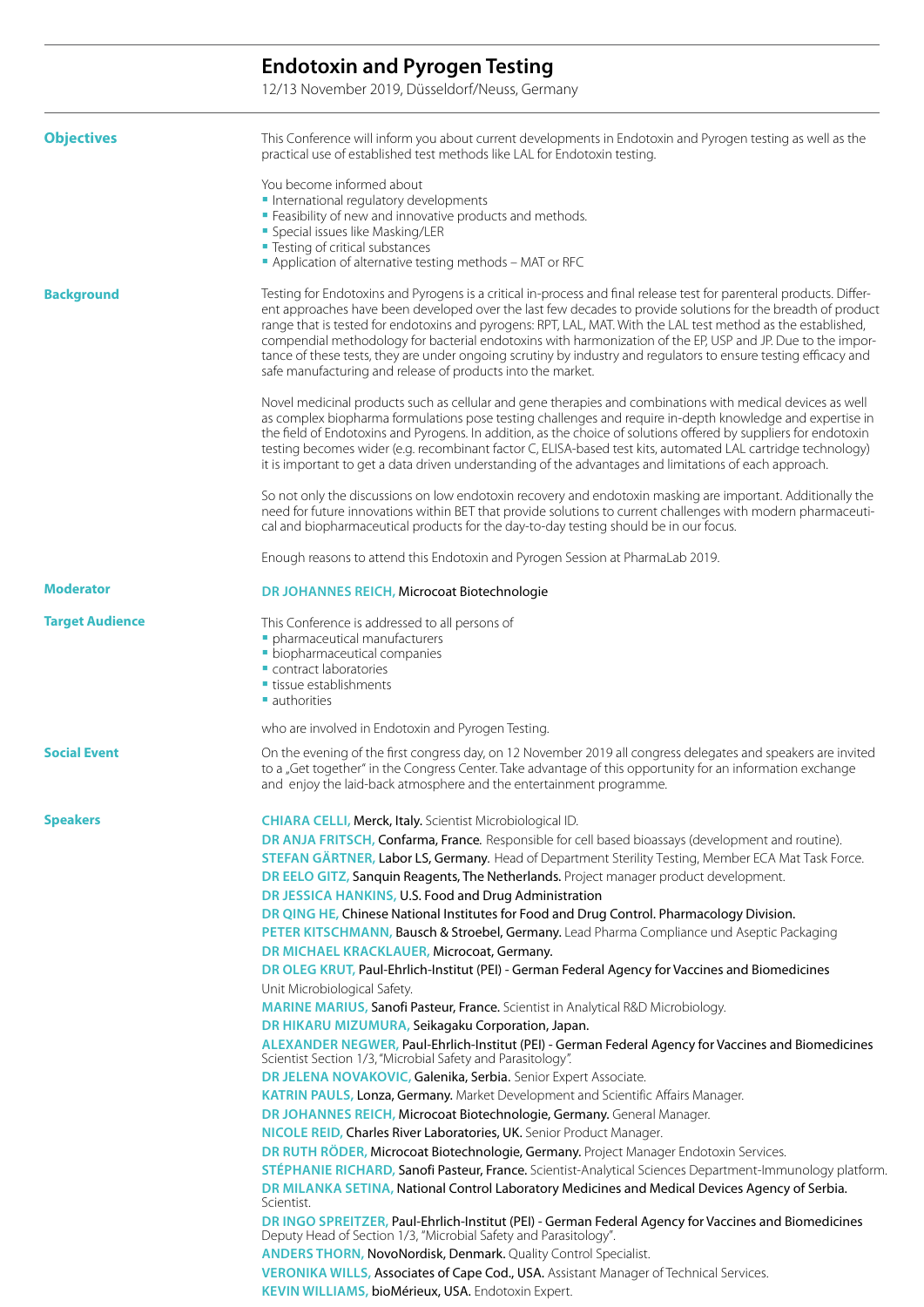12 November 2019, Düsseldorf/Neuss, Germany

| New ICH Q14 and ICH Q2<br><b>Revision - an industry view</b>                                                                  | DR JOACHIM ERMER, Sanofi-Aventis Deutschland<br>Head of QC Lifecycle Management Frankfurt Chemistry                                                                                                                                                                                                                                                                                                                                                                                              |
|-------------------------------------------------------------------------------------------------------------------------------|--------------------------------------------------------------------------------------------------------------------------------------------------------------------------------------------------------------------------------------------------------------------------------------------------------------------------------------------------------------------------------------------------------------------------------------------------------------------------------------------------|
| <b>MAT Task Force</b>                                                                                                         | Kick-off Meeting<br>• Milestones and Deliverables<br>DR OLEG KRUT, Paul-Ehrlich-Institut (PEI), German Federal Agency for Vaccines and Biomedicines                                                                                                                                                                                                                                                                                                                                              |
| <b>Validation of MAT -</b><br><b>Regulatory Experiences</b>                                                                   | • Feedback from users during validations<br>• MAT Task Force: relation to BET-Working Party<br>Putative modifications on Methods A and B<br>• Which NFP to choose?<br>DR INGO SPREITZER, Paul-Ehrlich-Institut (PEI), German Federal Agency for Vaccines and Biomedicines                                                                                                                                                                                                                        |
| <b>Development of the Monocyte</b><br><b>Activation Test on vaccines</b><br>containing inherently<br>pyrogenic component      | • The issue: inherently pyrogenic components<br>" Embedded TLR agonists such as endotoxin (liposaccharide) and non-endotoxin (lipoprotein)<br>• Pyrogen test to be used to monitor process consistency<br>" Evaluation of different Human Peripheral Blood Mononuclear Cells (PBMCs) and read out systems<br>• PBMC pool (8 donors) and IL6 cytokine quantification by HTRF technology<br><b>STÉPHANIE RICHARD, Sanofi Pasteur</b>                                                               |
| <b>Comparison of a Monocyte</b><br><b>Activation Test based on fetal</b><br>bovine serum and on human<br><b>AB</b> serum      | Performance of a cryopreserved PBMC-based Monocyte Activation Test (MAT) using fetal bovine serum<br>(FBS) or human AB serum as cell culture supplement<br>" Case studies of analyzing drug products using FBS and human AB serum as supplement for the MAT assay<br>Advantages and disadvantages of using FBS and human AB serum as supplement for the MAT assay<br>• Critical aspects for performing the MAT assay<br>DR EELO GITZ, Sanquin Reagents                                           |
| <b>Pyrogenicity associated with</b><br>heat-inactivated microorgan-<br>isms isolated in our laboratory<br>from actual samples | • Microorganisms found in bioburdens or environmental monitoring<br>Evaluating the pyrogenicity associated with heat-inactivated microorganisms<br><b>Evaluated and compiled data</b><br>• Possible approach to risk-based management of pyrogenicity during production<br>DR ANJA FRITSCH, Confarma                                                                                                                                                                                             |
| <b>Proficiency Test Program for</b><br><b>MAT</b>                                                                             | • Summary of results of 2019<br>• Conclusions for applicability of MA<br>• Need for new concepts?<br>DR RUTH RÖDER, Microcoat Biotechnologie                                                                                                                                                                                                                                                                                                                                                     |
| <b>MAT</b> implementation: from<br>validation to use in routine in<br>a GMP QC Lab                                            | • Monocyte Activation Test: a pyrogen test to replace animal-based tests for batch release<br>" Implementing MAT in a GMP QC lab, what should be considered?<br>Product Specific Validation: example of hormone-based drugs<br><b>CHIARA CELLI, Merck</b>                                                                                                                                                                                                                                        |
| <b>MAT - Ready for GMP Routine?</b>                                                                                           | • MAT - Advantages and disadvantages of the respective methods from the point of view of a contract<br>laboratory<br>• Selection of suitable sources for monocytes<br>Critical aspects of the test<br>" Comparison with other test methods<br>STEFAN GÄRTNER, Labor LS                                                                                                                                                                                                                           |
| <b>The Monocyte Activation Test:</b><br><b>Validation &amp; Analysis</b>                                                      | <b>Establishing a cryo-preserved, PBMC-based Monocyte Activation Test (MAT) in a new laboratory</b><br>• Characterization of MAT response towards Non-Endotoxin Pyrogens (NEP) and Toll-like Receptor (TLR)<br>Ligands<br>" Comparison of MAT and Bacterial Endotoxin Test (BET, various methods)<br>• Selected MAT Case Studies with different product types<br>Analysis of the MAT - Development of a complete FDA 21 CFR Part 11 MAT analysis software solution<br><b>KATRIN PAULS, Lonza</b> |
| <b>Endotoxin, ten misconcep-</b><br>tions around detection and<br>control                                                     | • Detection depends upon the definition of endotoxin<br>• Control versus detection (i.e. detection is confirmation of control)<br>• Recombinant factor C comparability                                                                                                                                                                                                                                                                                                                           |

**KEVIN WILLIAMS,** bioMérieux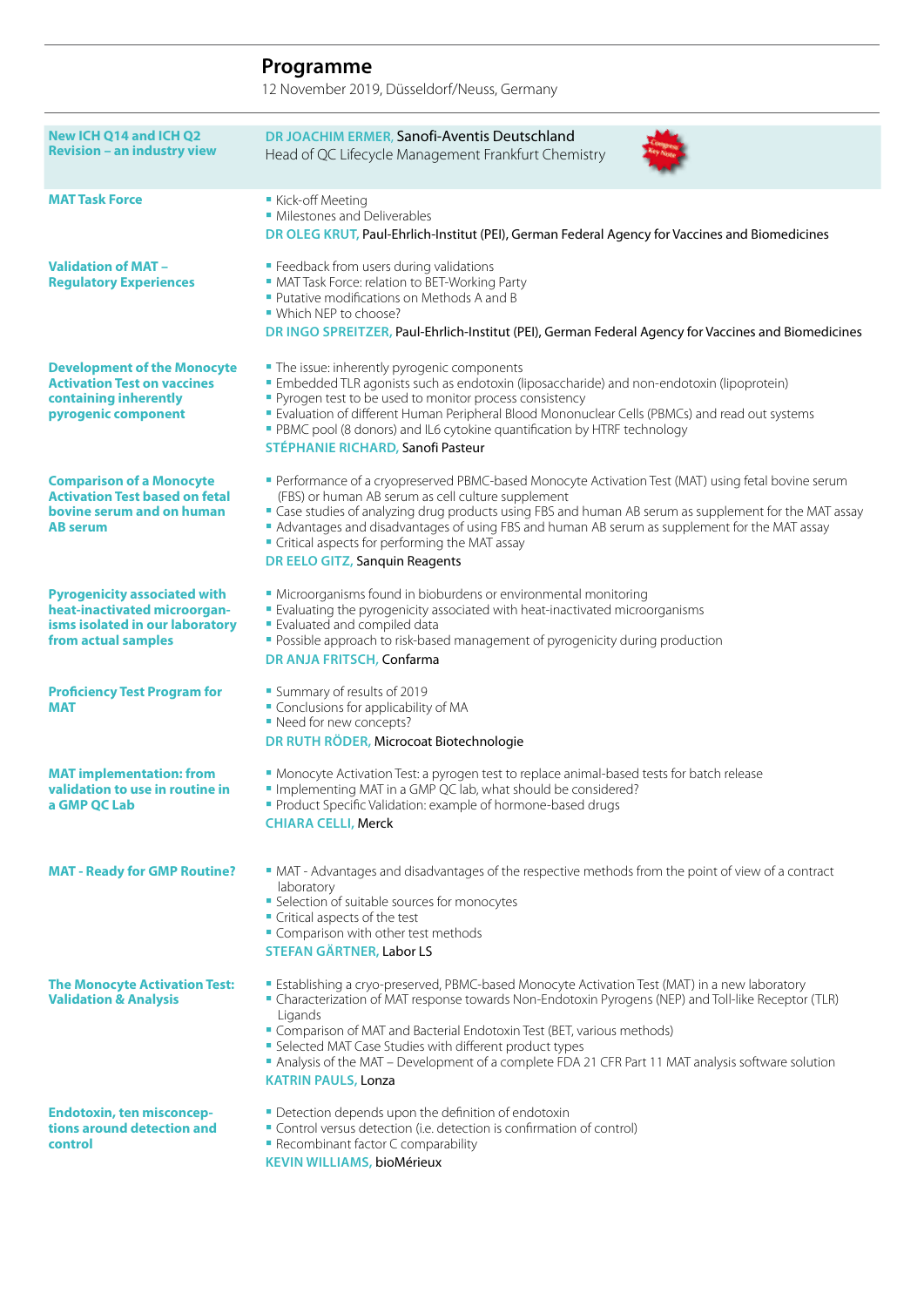13 November 2019, Düsseldorf/Neuss, Germany

| <b>Laboratory Services - from</b><br><b>Outsourcing to a strategic</b><br>partnership                                   | DR JÜRGEN BALLES, DR THOMAS MEINDL AND INGO GRIMM, Labor LS                                                                                                                                                                                                                                                                                                                                                                                                                                                                                                                                                                                                                                                                                                                                                                     |
|-------------------------------------------------------------------------------------------------------------------------|---------------------------------------------------------------------------------------------------------------------------------------------------------------------------------------------------------------------------------------------------------------------------------------------------------------------------------------------------------------------------------------------------------------------------------------------------------------------------------------------------------------------------------------------------------------------------------------------------------------------------------------------------------------------------------------------------------------------------------------------------------------------------------------------------------------------------------|
| <b>Current development in</b><br><b>Endotoxin and Pyrogen</b><br><b>Testing - FDA Point of View</b>                     | DR JESSICA HANKINS, U.S. Food and Drug Administration                                                                                                                                                                                                                                                                                                                                                                                                                                                                                                                                                                                                                                                                                                                                                                           |
| <b>Putting Patient Safety First,</b><br><b>View from the other side</b>                                                 | Putting patients safety first through ensuring safety production of injectables and medical devices<br>regardless to Bacterial endotoxin testing. Highlight: new general chapter Ph Eur 2.6.32<br>" What a BET methodology is the most appropriate from the point of view of a manufacturer (regardles the<br>stages of sterile pharma manufacturing, i.e. raw materials, semifinished or final product) VS regulatory<br>body (release testing)<br>• Role and an advantages of recombinant DNA technology in production of highly purified and well<br>biologically and chemically caractarised protein C zymogen<br>" Transition from conventional bacterial endotoxin testing to an alternative i.e. rFC<br>(Method standardization and validation)<br><b>MILANKA SETINA, Medicines and Medical Devices Agency of Serbia</b> |
| <b>LER Hold-Time studies</b>                                                                                            | • PDA Technical Report on LER: Principles for performing LER hold time studies<br>• Hold time study design at Novo Nordisk<br><b>ANDERS THORN, Novo Nordisk</b>                                                                                                                                                                                                                                                                                                                                                                                                                                                                                                                                                                                                                                                                 |
| <b>Endotoxin and Pyrogen</b><br>detection of LER Samples                                                                | • LER in pharmaceuticals<br>OMV as model of NOE<br><b>- LER and NOEs</b><br>ALEXANDER NEGWER, Paul-Ehrlich-Institut (PEI), German Federal Agency for Vaccines and Biomedicines                                                                                                                                                                                                                                                                                                                                                                                                                                                                                                                                                                                                                                                  |
| <b>Endotoxins - Requirements of</b><br><b>CP</b>                                                                        | • Development of pyrogen detection methods in Chinese pharmacopoeia<br>• Development of a reporter gene assay for pyrogen detection<br>DR QING HE, Chinese National Institutes for Food and Drug Control                                                                                                                                                                                                                                                                                                                                                                                                                                                                                                                                                                                                                        |
| <b>Practical Insights in BET</b>                                                                                        | • Structure and characteristics of endotoxins<br>• Most common sources of endotoxins<br>• History of BET testing<br><b>Endotoxin potency vs bacterial numbers</b><br>Calculation of the BET limit<br>DR JELENA NOVAKOVIC, Galenika                                                                                                                                                                                                                                                                                                                                                                                                                                                                                                                                                                                              |
| <b>A Global Perspective for</b><br><b>Quantifying All Endotoxins</b><br>within Pharmaceutical Water<br><b>Systems</b>   | • Methods utilized when quantifying endotoxins<br>Importance of the methodology<br><b>-</b> Review how it combines endotoxin determinations with sessile microbial identification<br><b>NICOLA REID, CRL</b>                                                                                                                                                                                                                                                                                                                                                                                                                                                                                                                                                                                                                    |
| <b>4 Factors affecting the</b><br>recovery of endotoxin                                                                 | Interference of LAL test reaction<br>Inadequate interpretation of raw data<br>• Masking of endotoxin<br>• Depletion of endotoxin<br>PETER KITSCHMANN, Bausch & Stroebel<br>DR MICHAEL KRACKLAUER, Microcoat                                                                                                                                                                                                                                                                                                                                                                                                                                                                                                                                                                                                                     |
| <b>Application of a recombinant</b><br>three-factor chromogenic<br>reagent, PyroSmart, for<br>bacterial endotoxins test | • PyroSmart as an alternative test for BET<br>Assessment of analytical characterization of PyroSmart<br>" Comparison of PyroSmart to lysate reagents and other recombinant reagents in susceptibility to inhibition<br>and/or enhancement components<br>DR HIKARU MIZUMURA, Seikagaku Corporation<br><b>VERONIKA WILLS, Associates of Cape Cod</b>                                                                                                                                                                                                                                                                                                                                                                                                                                                                              |
| <b>Evaluation of rFC for product</b><br>testing                                                                         | • Background on rFC - rationale for implementation in Pharma industry<br>Implementation of rFC for product testing<br>ROE on rFC<br><b>MARINE MARIUS, Sanofi Pasteur</b>                                                                                                                                                                                                                                                                                                                                                                                                                                                                                                                                                                                                                                                        |